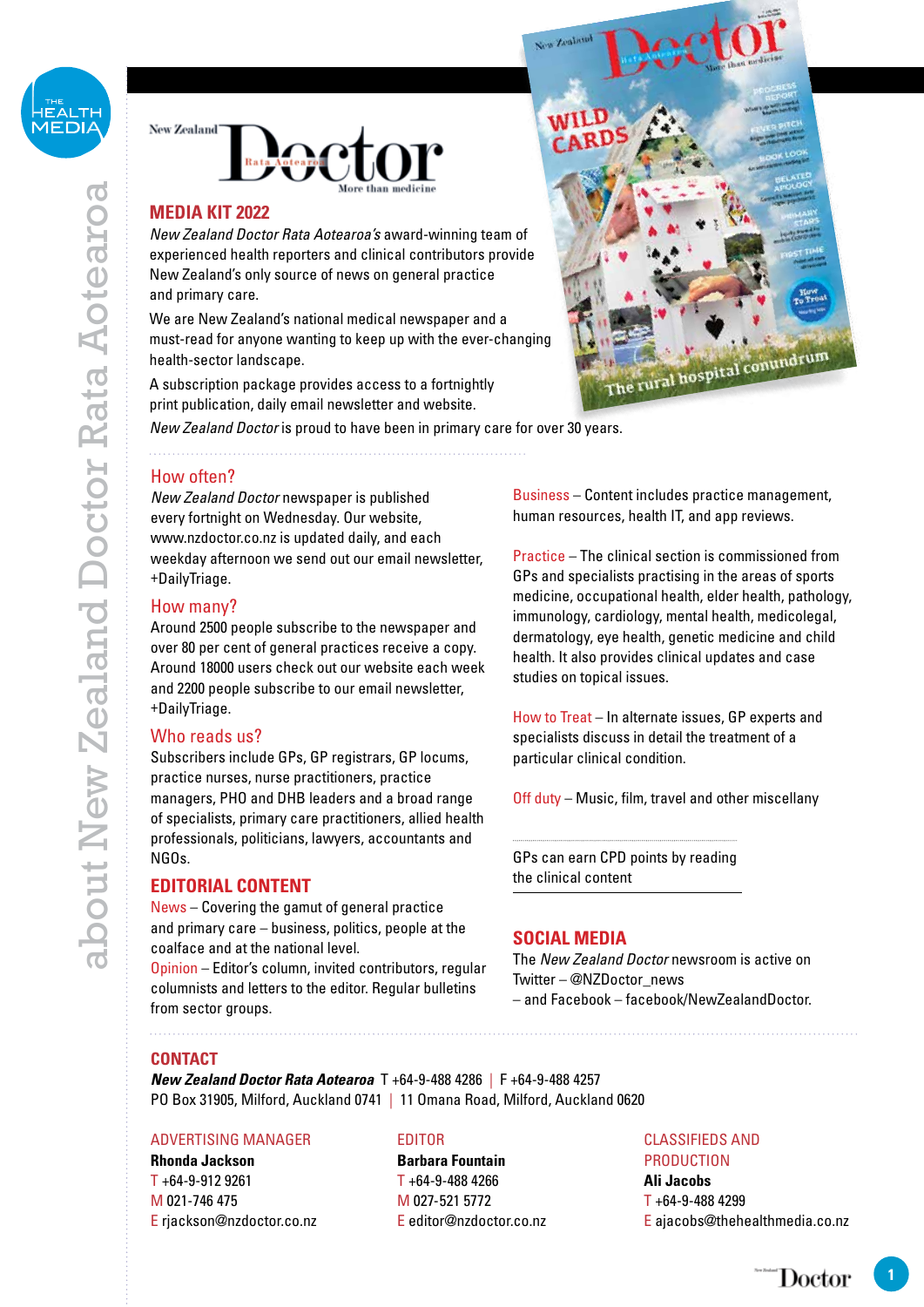# **ADVERTISING IN PRINT**

# Display advertising

The display rates are based on a volume discount basis and on the total spend in our publication over a 12-month period. Our rate card includes a number of sizing alternatives, but we would be happy to discuss any special requirements you may have. Specific page placements attract a \$200 loading fee.

# Inserts and onserts

Inserts can be inserted into the fold of the newspaper or placed into a specified page within the issue. This is a great way of getting additional information to the doctors and primary care professionals in a standard form. Inserts are ideal if you already have a brochure printed and are seeking a way to distribute these to the profession.

Onserts are attached to a certain page. Again, an excellent way to give out additional information that can be kept, or to make up part of a launch or special project.

Contact Rhonda Jackson for delivery details. Please deliver inserts and onserts seven days prior to issue date.

# Sponsorship of educational articles from New Zealand Doctor make excellent sales and learning tools

How To Treat (monthly) and Practice (fortnightly) are *New Zealand Doctor*'s educational articles independently written by clinical experts and endorsed by the RNZCGP for GP CPD credits. To maintain the right to be issued with a practising certificate, doctors must meet recertification and CPD requirements. These requirements motivate GPs to read these educational articles. How To Treat and clinical Practice articles are also hosted online for two years.

Print advertisements ....................... see 2022 rates

| Print + Education Sponsorship in New Zealand |  |
|----------------------------------------------|--|
|                                              |  |
|                                              |  |

Purchase exclusive use of this article by sponsoring reprints. We reformat the feature into an A4-sized booklet and provide printed handouts to give to healthcare professionals. This offering also includes a branded advertisement within the A4 reprint. A bespoke cover is optional.

Packages and information available. Contact Rhonda Jackson for details.

# Professional classified advertising

For job vacancies, event listings and items for sale, the Professional Classifieds section offers good value. This advertising package includes both print and online advertising and design work for your ad,

Booking deadline is 8 working days prior to publication.

# **CONTACTS**

# Advertising and business manager for display, inserts & onserts, & online

**Rhonda Jackson T +64 9-912 9261 M 021-746 475 rjackson@nzdoctor.co.nz**

# Advertising coordinator

for classified advertising **Ali Jacobs T +64 9-488 4299 ajacobs@nzdoctor.co.nz**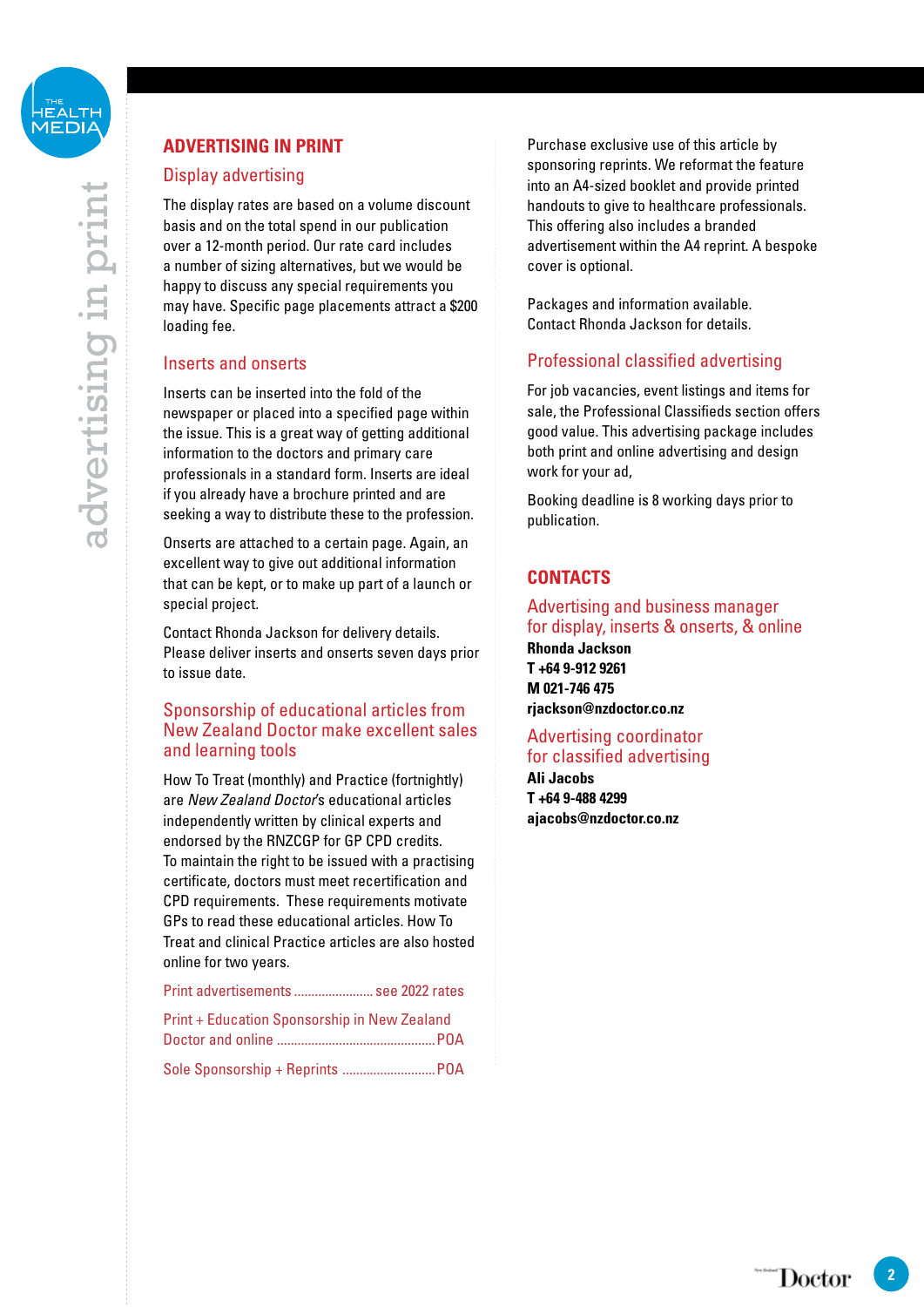

# print material specifications print material specifications

# **ADVERTISING SPECIFICATIONS**

Material – Files to be supplied as high resolution (300dpi), CMYK PDF. Including crop marks and 3mm bleed on all edges.



**Trim:** 594mm W x 420mm H Copy: 563mm W x 390mm H **Bleed:** 600mm W x 426mm H



**Double A4 spread Trim:** 383mm W x 240mm H Copy: 377mm W x 234mm H **Bleed:** 389mm W x 246mm H



# **A3 Full Page**

**Trim:** 297mm W x 420mm H Copy: 266mm W x 390mm H **Bleed:** 303mm W x 426mm H



**2 Page False Cover Trim:** 397mm W x 320mm H **Bleed:** 4mm on all edges **Marks:** Crop marks **Fold:** At 100mm

# **Strip (horizontal)**

**Trim:** 266mm W x 100mm H Copy: 260mm W x 94mm H **Bleed:** 272mm W x 106mm H



# **A4 pony**

**Trim:** 176mm W x 240mm H Copy: 170mm W x 234mm H **Bleed:** 182mm W x 246mm H



# **Strip (vertical)**

**Trim:** 104mm W x 365mm H Copy: 98mm W x 359mm H **Bleed:** 110mm W x 371mm H

#### **2 column**

**Trim:** 104mm W x 240mm H Copy: 98mm W x 234mm H **Bleed:** 110mm W x 246mm H

# **1/2 A3 Horizontal**

**Trim:** 266mm W x 200mm H Copy: 260mm W x 194mm H **Bleed:** 272mm W x 206mm H



**4 Page False Cover Front:** 297mm W x 320mm H **Back:** 297mm W x 420mm H **Bleed:** 4mm on all edges **Marks:** Crop marks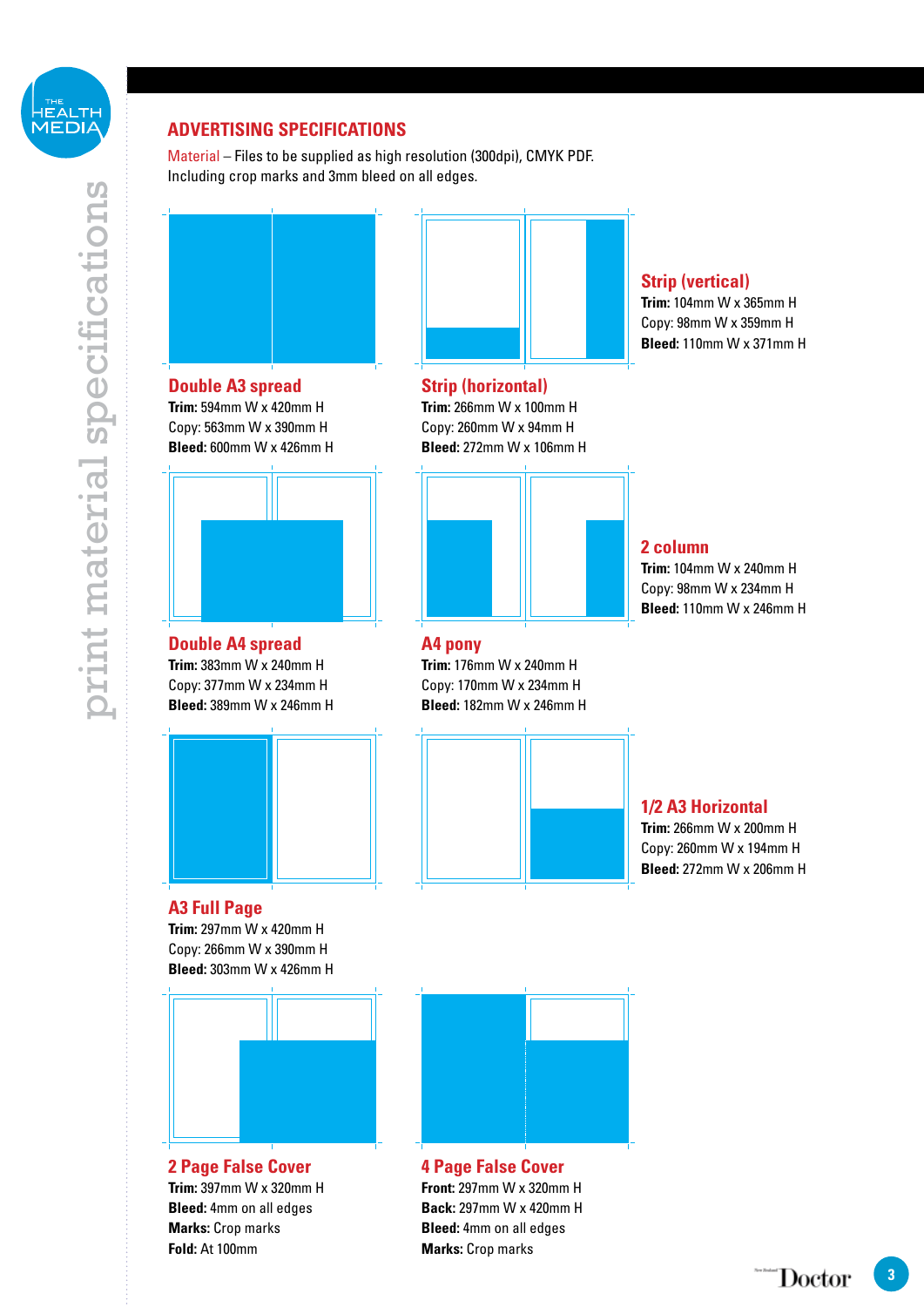# Advertising formats and rates (exclusive of GST) 2022 Circulation quantity – 2500

|        | A3     | $1/2$ A <sub>3</sub> | A4 Pony | Strip (vertical)<br>Strip (horizontal) | 2 column<br>x 240 vert |
|--------|--------|----------------------|---------|----------------------------------------|------------------------|
| Casual | \$4800 | \$3410               | \$3210  | \$2660                                 | \$2200                 |
| 20K    | \$4690 | \$3310               | \$3120  | \$2590                                 | \$2180                 |
| 60K    | \$4590 | \$3210               | \$2980  | \$2530                                 | \$2140                 |
| 100K   | \$4490 | \$3110               | \$2880  | \$2430                                 | \$2040                 |
| 150K   | \$4360 | \$3020               | \$2800  | \$2360                                 | \$1980                 |
| 200K   | \$4240 | \$2940               | \$2720  | \$2290                                 | \$1930                 |
| 250K   | \$4120 | \$2860               | \$2650  | \$2225                                 | \$1875                 |

\$200 loading on above rates for specific page placement

#### Inserts (a sample or mock-up must be supplied before rates are confirmed)

| Loose insert                 | DL card or A4 page/s (up to 8 pages) | \$2500         |
|------------------------------|--------------------------------------|----------------|
|                              | Over 8 pages                         | By negotiation |
| Glued onsert – specific page |                                      | \$3100         |
| Bound insert                 | Maximum stock weight 150gsm          | By negotiation |
| Cover flap/wrap              |                                      | \$3900         |
| False cover                  |                                      | By negotiation |

### Professional Classified advertising

The Classifieds package includes both print and online advertising. The cost depends on the size of your ad and the number of placements. Please contact Ali Jacobs at ajacobs@ thehealthmedia.co.nz for a quote and more information. Classified advertising rates are noncommission bearing.

#### Material specifications

Files to be supplied as single page PDF (Acrobat 4); output resolution of 2400 dpi; composite CYMK; high-quality JPEG or lossless Zip compression; resolution for color and grayscale images is 300 dpi; resolution for monochrome images is 1200 dpi; fonts must be embedded and subsetted 100% as well as other characteristics. This format is acceptable for full or partial pages. Trapping is the responsibility of the file provider.

Ink specifications: 4/C process.

Note: Any non-process colors included in the file will be converted to CMYK. Conversion process may compromise the integrity of the file.

Density: Total density should not exceed 300%.

Marks: All marks (trim, bleed) should be included in all colors and must be located 1/4" (4.25 mm) from trim and not to invade the live or bleed areas. All ads **must have** a **TAPs** approval number.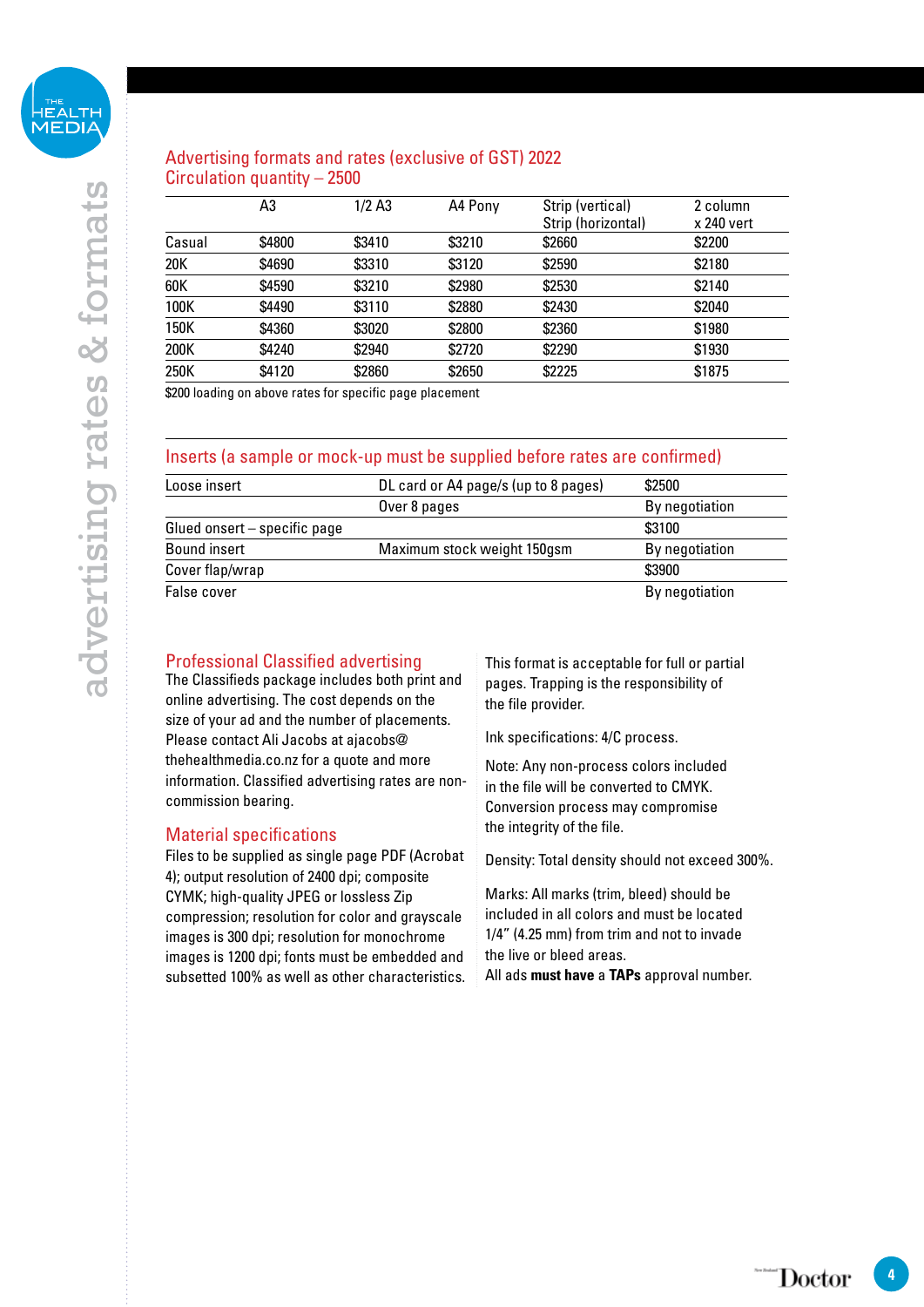

# **Publishing schedule 2022**

| <b>Publishing dates</b> | <b>Booking deadline</b> | <b>Material deadline</b> |
|-------------------------|-------------------------|--------------------------|
| 2 February              | 14 January              | 19 January               |
| 16 February             | 28 January              | 2 February               |
| 2 March                 | 11 February             | 16 February              |
| 16 March                | 25 February             | 2 March                  |
| 30 March                | 11 March                | 16 March                 |
| 13 April                | 25 March                | 30 March                 |
| 27 April                | 8 April                 | 13 April                 |
| 11 May                  | 22 April                | 27 April                 |
| 25 May                  | 6 May                   | 11 May                   |
| 8 June                  | 20 May                  | 25 May                   |
| 22 June                 | 3 June                  | 8 June                   |
| 6 July                  | 17 June                 | 22 June                  |
| 20 July                 | 1 July                  | 6 July                   |
| 3 August                | 15 July                 | 20 July                  |
| 17 August               | 29 July                 | 3 August                 |
| 31 August               | 12 August               | 17 August                |
| 14 September            | 26 August               | 31 August                |
| 28 September            | 9 September             | 14 September             |
| 12 October              | 23 September            | 28 September             |
| 26 October              | 7 October               | 12 October               |
| 9 November              | 21 October              | 26 October               |
| 23 November             | 4 November              | 9 November               |
| 14 December             | 25 November             | 30 November              |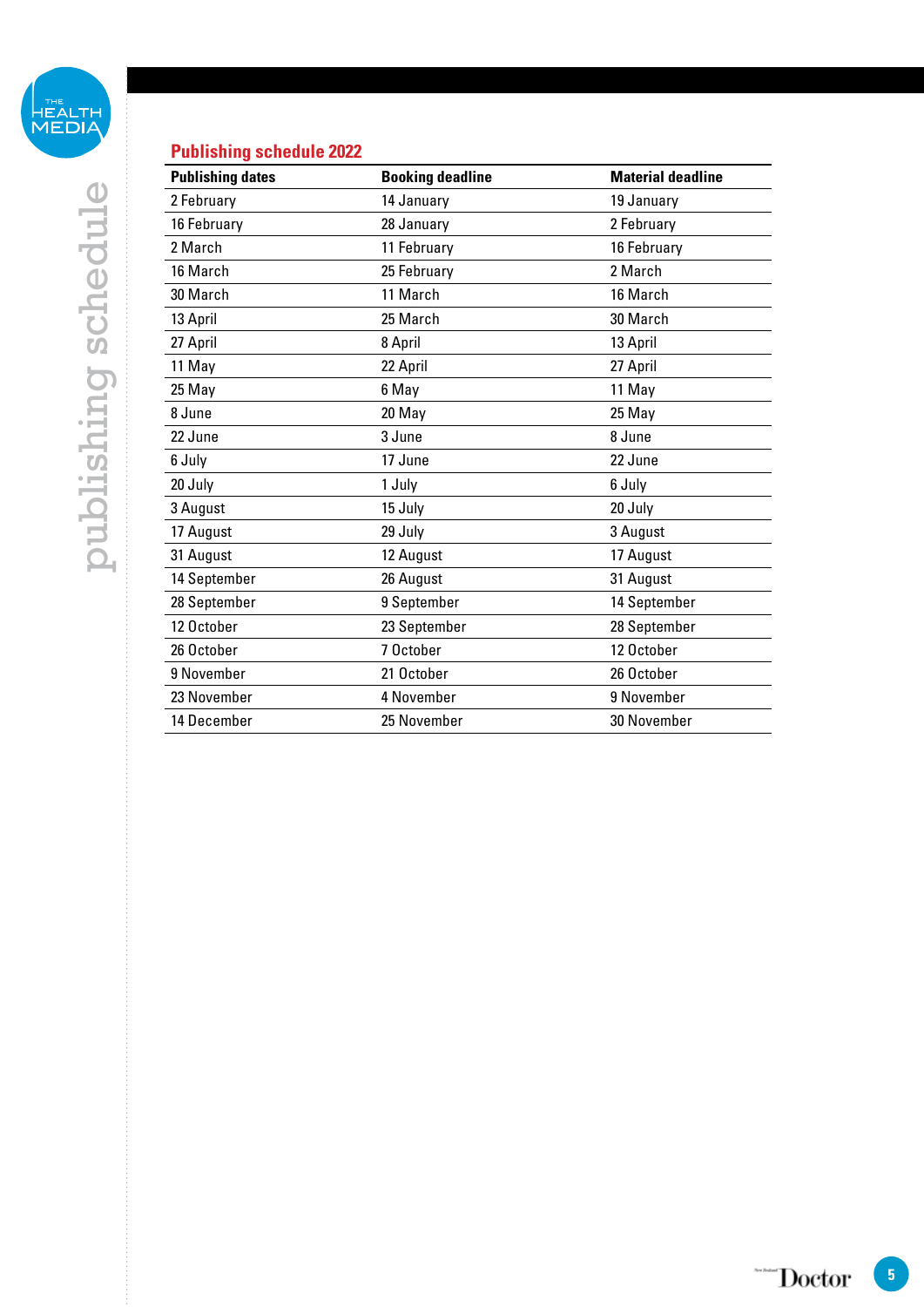

# Digital





### **NEW ZEALAND DOCTOR WEBSITE**

Updated daily, nzdoctor.co.nz lets you connect with GPs who regularly log on, and check out the latest in the world of general practice. There are news updates, business stories, blogs, videos and the chance to have your say through online polls and comments.

### **WEBSITE DISPLAY ADVERTISING SPECIFICATIONS**

Run of site top banner................................\$800 per week Must provide all three ad sizes

| Desktop scrolling  980 pixels W x 120 pixels H       |  |
|------------------------------------------------------|--|
| (this is where the ad sits at the top of the article |  |
| as it scrolls underneath)                            |  |
|                                                      |  |
|                                                      |  |

#### Medium rectangle tile ad ..........................\$500 per week

Size .........................................300 pixels W x 250 pixels H

Up to six unique ad spaces available per location. Ads rotate with each click and refresh.

#### **HOSTED CONTENT**

Integrated among *New Zealand Doctor's* editorial content, our hosted content is the space to develop a relevant and interesting conversation with our readers, launch new products, or remind customers of your point of difference in the market.

Treated as an article rather than an advertisement space, the content is mobile and tablet-friendly, searchable and sharable through social media. This content also benefits from our related-links feature, click through, to an internal or external website and is saved in our archives.

Below are the specs for the synopsis or preview on the *New Zealand Doctor* Home page. This will click through to a full web page containing your content.

| Measurements  627 pixels W x 595 pixels H |
|-------------------------------------------|
|                                           |
|                                           |
| Measurements  215 pixels W x 204 pixels H |
|                                           |

Press releases .............................\$100 per link per month

#### **Packages available**

Acceptable file formats for all web content include gif, jpeg, animated gif, or HTML5 (must be embedded with the click tag). For website advertisements, all artwork must be 50kb or less and accompanied by a URL.

Hosted content's main image (the image/video on the Home page) must be less than 50mb.